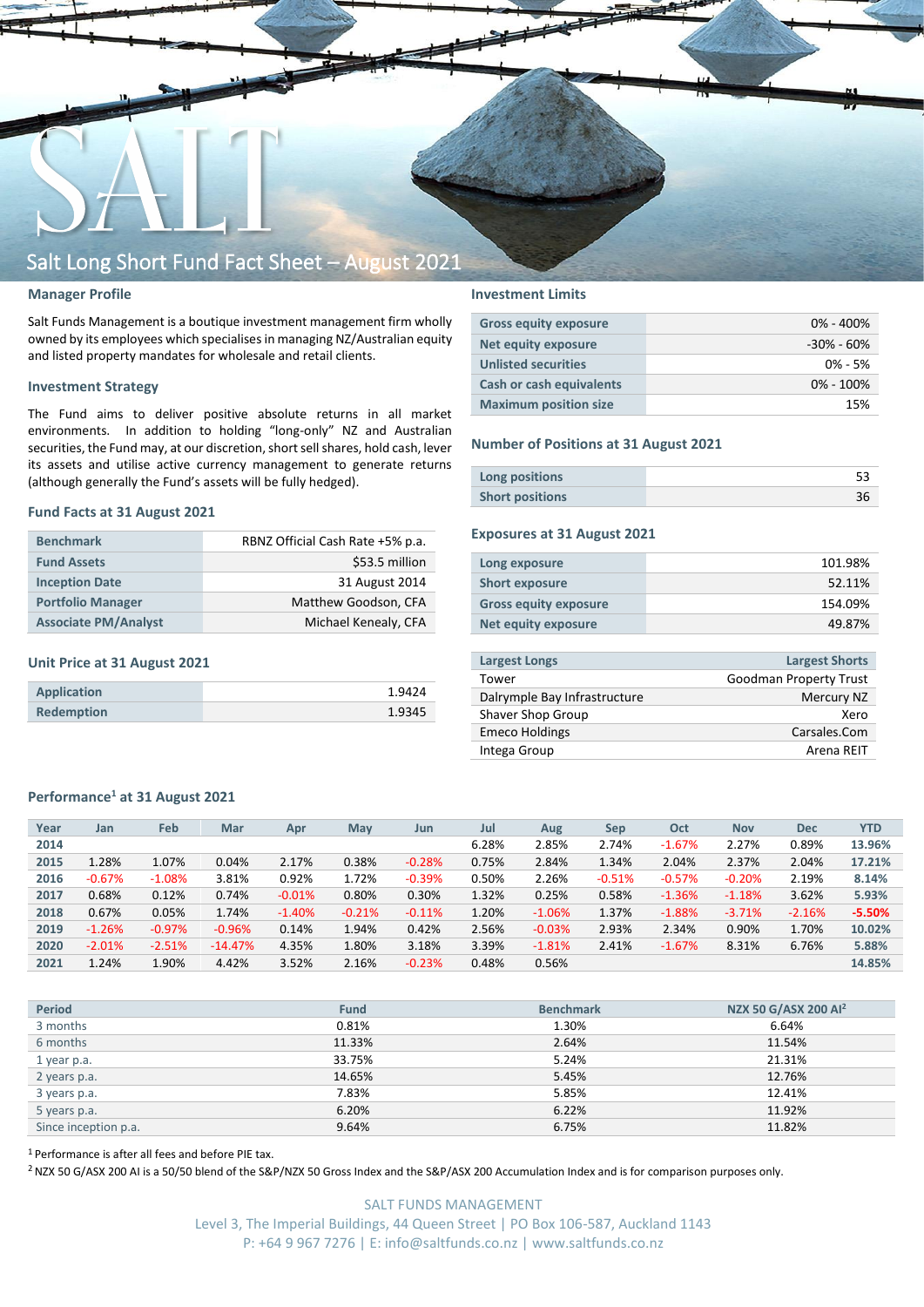## SALT

## Salt Long Short Fund Fact Sheet August 2021 Page 2 of 5

## **Country Allocation at 31 August 2021 (Gross Equity Exposure) August 2021 Individual Stock Contribution**





## **Fund Commentary**

Dear Fellow Investor,

The month of August ended up with a similar outcome to July, with the Fund delivering a satisfactory albeit far from stellar return of +0.56%. Beneath the surface, this was comprised of several quite significant positives and negatives, with result season seeing typical elevated volatility amongst individual holdings. In a strong month for markets, our long book performed extremely well but as one might expect we were held back by our short book.

August was a strange month for long-only equities. The NZ benchmark rose by +5.0% despite a largely in-line result season with mixed outlooks that saw year-ahead earnings downgrades in the order of -4% across the market. At the same time, NZ 10 year bond yields rose from 1.51% to 1.74% as signs of economywide price pressure abounded. In short, NZ equities became more expensive on weaker earnings and a higher discount rate.

Within this strong equity performance, we saw a return to strong outperformance by the barbell of GAAP (growth at any price) and TINA (there is no alternative) stocks. This was perhaps a response to lockdowns but didn't square with the rise in bond yields and we naturally took advantage of opportunities where they presented themselves.

Overall, Australia's earnings season was stronger than NZ and year-ahead downgrades were only modest but the market didn't rise by as much. The performance divergence by sector was stark. The Technology sector rose by +17.0% despite being the second worst sector for earnings forecast changes, with yearahead downgrades of circa -10%. Resource performance lagged badly at -8.8%, highlighting a clear shift away from cyclicality and value stocks in favour of growth dreams.

According to JP Morgan analysis, Australian growth outperformed value by a sharp 5.5% in the month. There is now a near record 12.5 PE point differential between growth and value stocks, which is more than 2.5 standard deviations away from long term averages.

Our observation is that this extreme valuation differential has been the case for most of the zero-rate era. We saw a fleeting shift back towards cyclicality and value in late 2020 and early 2021 but this has now taken a breather. It is no accident that a spell of extremely strong performance by this Fund coincided with that fleeting style shift. It is pleasing that we have eked out modest positive returns in the hostile (for our style) recent environment. We can see which way the wind is blowing but just cannot bring ourselves to own story stocks on 20x revenue.

So, the key question becomes when does the zero-rate era end and what ends it? The image of the merry money-printing central banker with a wheel-barrow full of billion-dollar notes is slowly starting to change.

The RBNZ was crystal clear that its path of no regrets now lies with lifting interest rates before inflation gets out of control and that it would have moved already but for the Delta outbreak. The RBA is somnolent but the Fed is glacially moving to withdrawing a degree of stimulus, likely beginning with a tapering of QE in the next month or two. Some Governors are calling for faster action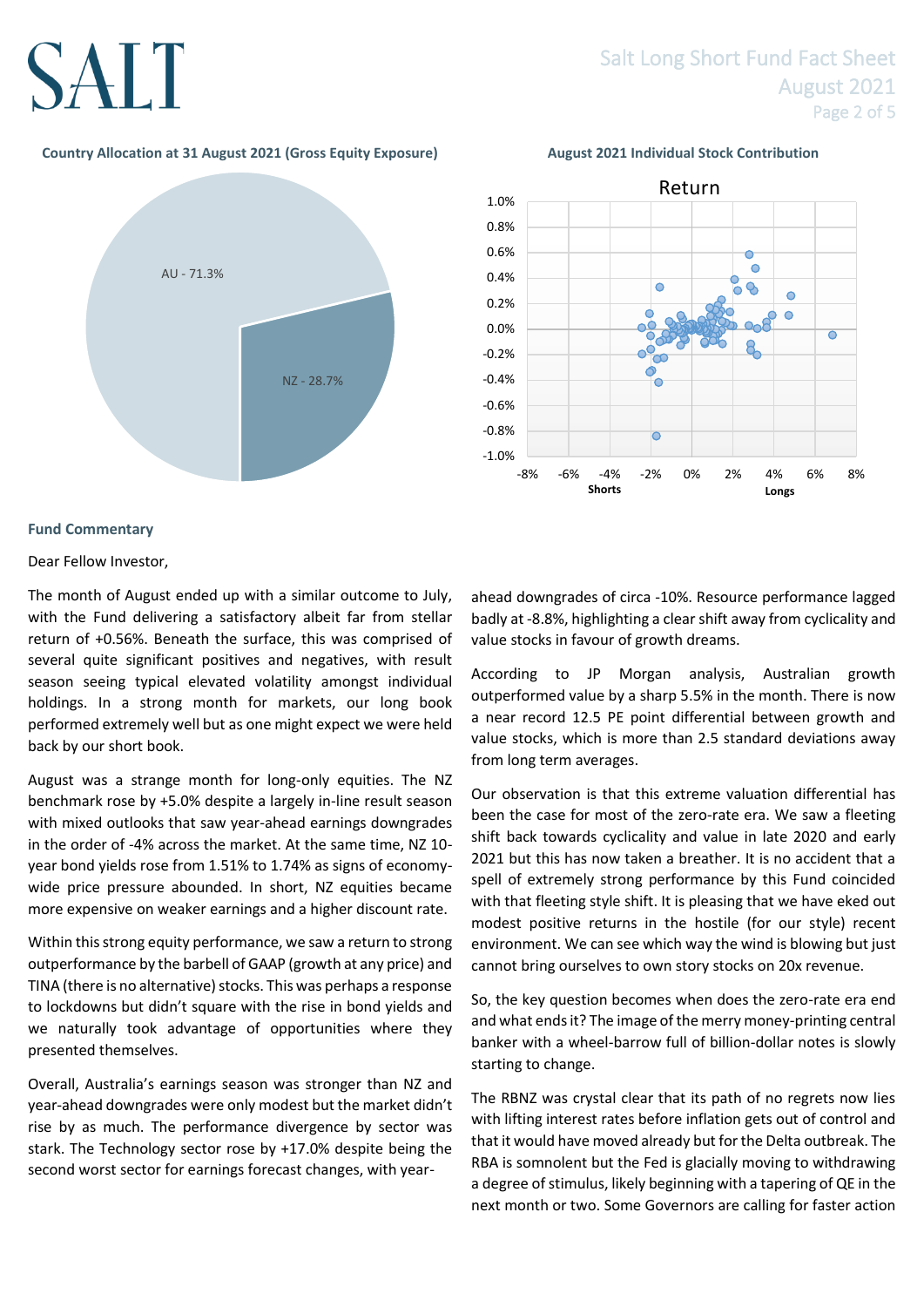# **SALT**

## Salt Long Short Fund Fact Sheet August 2021 Page 3 of 5

and influential economist, Larry Summers has called for an immediate end to QE. Little surprise given that the Fed's favourite inflation measure, the PCE core deflator, has risen by +3.6% annually in both June and July, with the mix of inflation becoming less transitory to boot.

The Bank of Korea became the first developed market central bank to pull the trigger, unexpectedly moving their policy rate from 0.5% to 0.75% and signalling further moves in the future.

The RBNZ's current hiatus and the Fed's reticence make it clear that the key to near term rate decisions is not rising inflation, it is the emergence and impact of the delta strain of Covid. There is much debate about what vaccination rate constitutes herd immunity and at what rate countries can safely re-open. There are all sorts of unknowns, such as long-term vaccine effectiveness, whether good Covid treatments emerge, and whether progress might be overtaken by virulent new strains.

NZ has the advantage of the Tasman moat and is still targeting elimination in the short term and potentially re-opening in the medium term. Victoria and NSW appear to have given up on elimination, while as always, Singapore appears to be the gold standard in how to handle matters and they are targeting an 80% vaccination rate for significant re-opening.

We do not know the answers and do not even know all the questions. However, one thing is clear. Re-opening will see central banks embark on an overdue tightening of monetary policy. This remains the positioning of the Fund, with performance tending to be very strong on those rare days when cyclicals and/or value do well relative to expensive GAAP, TINA and quality stocks.

One other theme to be wary of in a rising rate environment is the great NZ housing bubble. A press release from the RBNZ titled "House Prices Above Sustainable Levels" gives a subtle hint as to their thinking, even if it was their actions that partly caused the situation in the first place. In case one thinks there is little leverage in the system and that the need for a 20% house deposit will act against distress, you can simply go to squirrel.co.nz and borrow 15% of that 20% although in their words, you do at least need to have, "a 5% genuine saved deposit (includes KiwiSaver)."

We are wary of shorting the NZ retirement sector stocks too early as they are experiencing record conditions. They are clearly seeing a lift in penetration rates as elderly residents recoil from the loneliness of lockdowns. We are moderately long Arvida and short Ryman but there will be a time in the next few quarters to go far harder.

How will equity markets react to eventual tighter policy? We are trying hard to guard against being too bearish because even as policy tightens, real interest rates are so deeply negative and markets are so awash with liquidity that we may need to see extended rate hikes before they are greatly impacted. US\$1- 1.5trn is still routinely parked in the Fed's overnight repo facility as there is nowhere else to put it. That said, the chart below shows there can be little doubt about what has driven positive equity markets since the onset of Covid – deeply negative real rates.





Source: Citi Research, DataStream, MSCI

A further note of caution is that stagflation and bull markets have historically been mutually exclusive concepts and some evidence is beginning to emerge of stagflationary pressures. Covid is a negative supply-side shock which is very different to the deflationary impact of the GFC. In this light, the chart below provided to us early in the month is rather concerning. The US is seeing fewer positive economic surprises but a surge in inflation surprises. NZ feels similar.

As ex-Italian PM, Mario Monti put it on CNBC as this piece is being written, "the huge mass of accommodative monetary policy by central banks may well fire more inflation…at the same time, there are a number of constraints on the flexibility of production to increase."

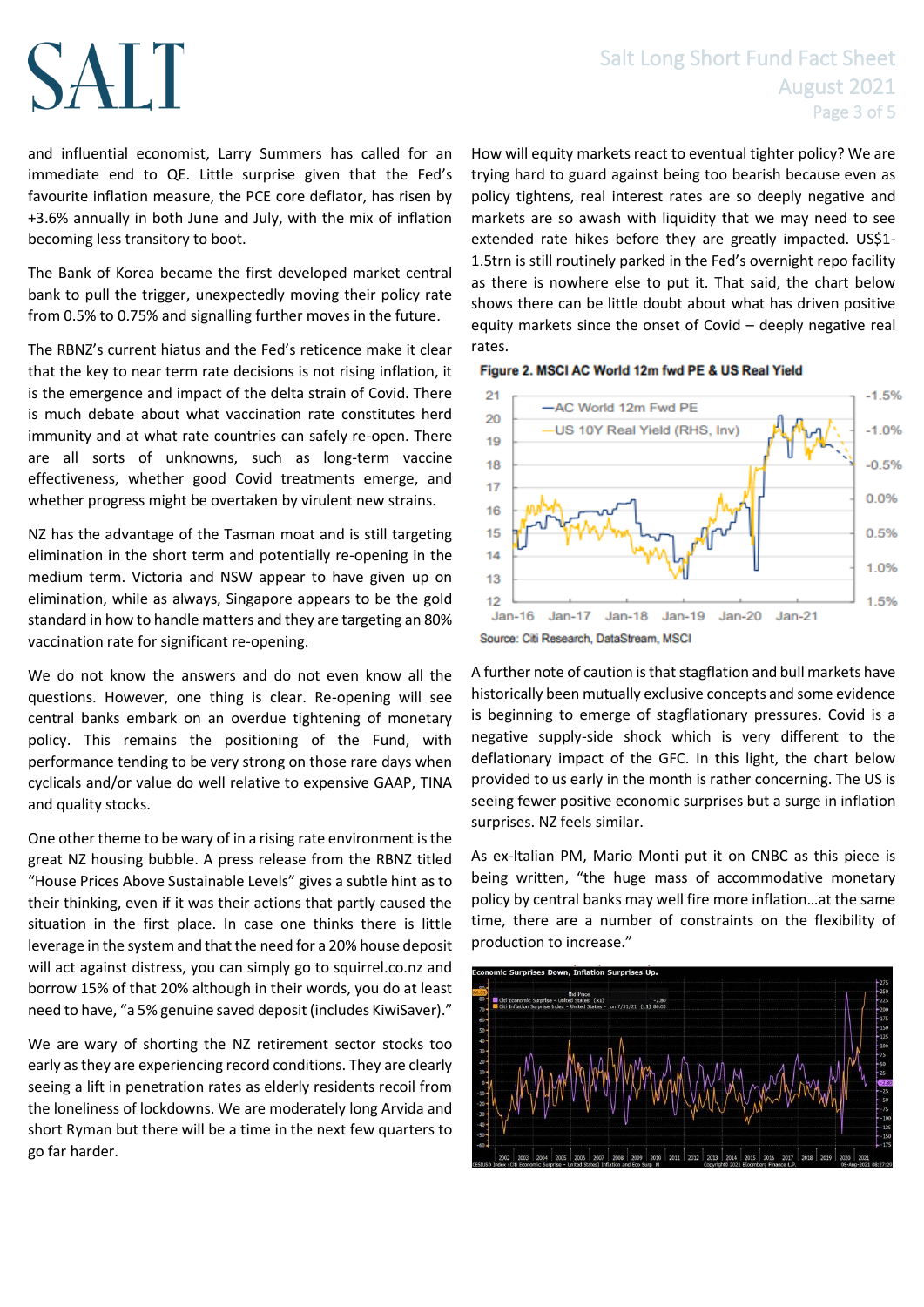# SALT

A final theme of note during the month has been index changes, with NZ particularly impacted. Stride and Argosy have been very strong due to their impending inclusion in the FTSE-EPRA NAREIT Index. Vital Healthcare Property fell by over 5% when it wasn't included. Mainfreight has been very strong partly due to its fundamental business performance but also due to its pending addition to the FTSE-Russell Global index. The irony here is that it fell out of this index last year in the high \$20 region and will now go back in at about the \$100 region. The tail is well and truly wagging the dog.

Returning to the performance of the Fund in August, our return of circa +0.70% (pre fees and tax) was driven by highly divergent returns from our long book (+3.58%) and short book (-2.65%), with a small amount of attribution error in-between. Our overall "winners to losers" ratio was a solid 61%, with there being equally large contributors on each side of the ledger.

The Fund did not perform quite as well as normal on negative days for the 50/50 index of Australia and NZ. There were eight down days with an average return on them of -0.34%. We were actually down on six of those eight days, with an average return of -0.02%. We would put this down to there being some large positives and negatives in result season and it was just a case of which day they happened to occur on.

The largest headwind came from a mid-sized short in Wisetech (WTC, +57%) which soared on an in-line result but considerably better forward guidance than expected. WTC had already risen sharply going into the result and we had used this strength to implement our position. It is fair to say that we were surprised by the magnitude of the reaction. WTC is a SaaS darling stock but we have always been somewhat wary of the closed loop rather than open API nature of their system, the mixed feedback from customers and the cascade of small acquisitions on very low sales multiples. WTC now has a \$16bn market cap for which you get F22 sales of \$623m and NPAT of \$161m. We were lightfooted in reacting to the announcement but will continue to have a small position in what is the epitome of growth-at-anyprice stocks.

The second largest detractor was another mid-sized short in a growth darling in the form of Lovisa (LOV, +25.3%). We thought their result was a touch light but bulls decided to aggressively extrapolate their number of global store openings in the years ahead to justify a PE that now sits at 50x Jun22 and 35x Jun23, which is clearly a more normalised post-Covid environment. The bull thesis is that LOV's costume jewellery and trinkets have exceptionally high gross margins and very high sales per square metre of shop space. Throw in low set-up costs and you can get huge valuations on the assumption of global domination. We

would observe that entry barriers are low and that the global roll-out has by no means been an uninterrupted success.

A third headwind from the short side came from the patent attorney business IPH Limited (IPH, +16.6%). Several "growth analysts" decided that they liked it despite IPH delivering little growth in recent years and being on a forward PE of 24x for a business where your earnings go home in the elevator each day. We will stick with our long in the competitor, Qantm IP (QIP) which is on a PE of 11x, has a higher quality global client base and is winning market share in Australia from IPH.

Other headwinds came from shorts in Ryman (RYM, +17.5%) which was only partially offset by other longs in the retirement sector; Carsales.com (CAR, +14.7%) which has moved to record share price and multiple highs despite an outlook which is more mixed than previously; and Arena REIT (ARF, +17.8%) where we were caught out by its inclusion in a global property index.

The strongest positive came from our large holding in Graincorp (GNC, +21.0%) which delivered a sharp lift in earnings guidance for 2021. They are experiencing an outstanding growing season and this is coinciding with difficult conditions elsewhere in the world, leading to high prices. Carryover stocks and continued good weather suggest that forecasts for next year may also need to rise. While we would normally go against the flow and sell into temporary cyclical strength, we view the GNC share price as still having fundamental upside. We are also wary of past corporate interest in GNC and how the network nature of their asset base could have appeal in the current mania for all things infrastructure.

Our second major tailwind came from our large holding in Monash IVF (MVF, +15.0%). They delivered as good a result as we could have hoped for and are a real beneficiary of Covid. We think this is partly a catch-up effect but also potentially something a little more durable as a focus on having children moves to the foreground. In hindsight, MVF need not have raised at the height of the uncertainty in 2020. They are now on a forward PE of 15.5x, with have a debt-free balance giving them a huge opportunity to grow via internal capex and external acquisitions. We note the improvement in industry structure following the acquisition by their competitor, Virtus of the lowcost IVF business owned by Healius.

Our third notable winner was a mid-sized long in the litigation funder, Omni Bridgeway (OBL, +18.9%). OBL has transformed its business from being an unforecastable contingency fee-based player towards being a far more predictable fund manager, earning fees on funds they have set up with outside investors to fund litigation in Australia, the USA and elsewhere. Our